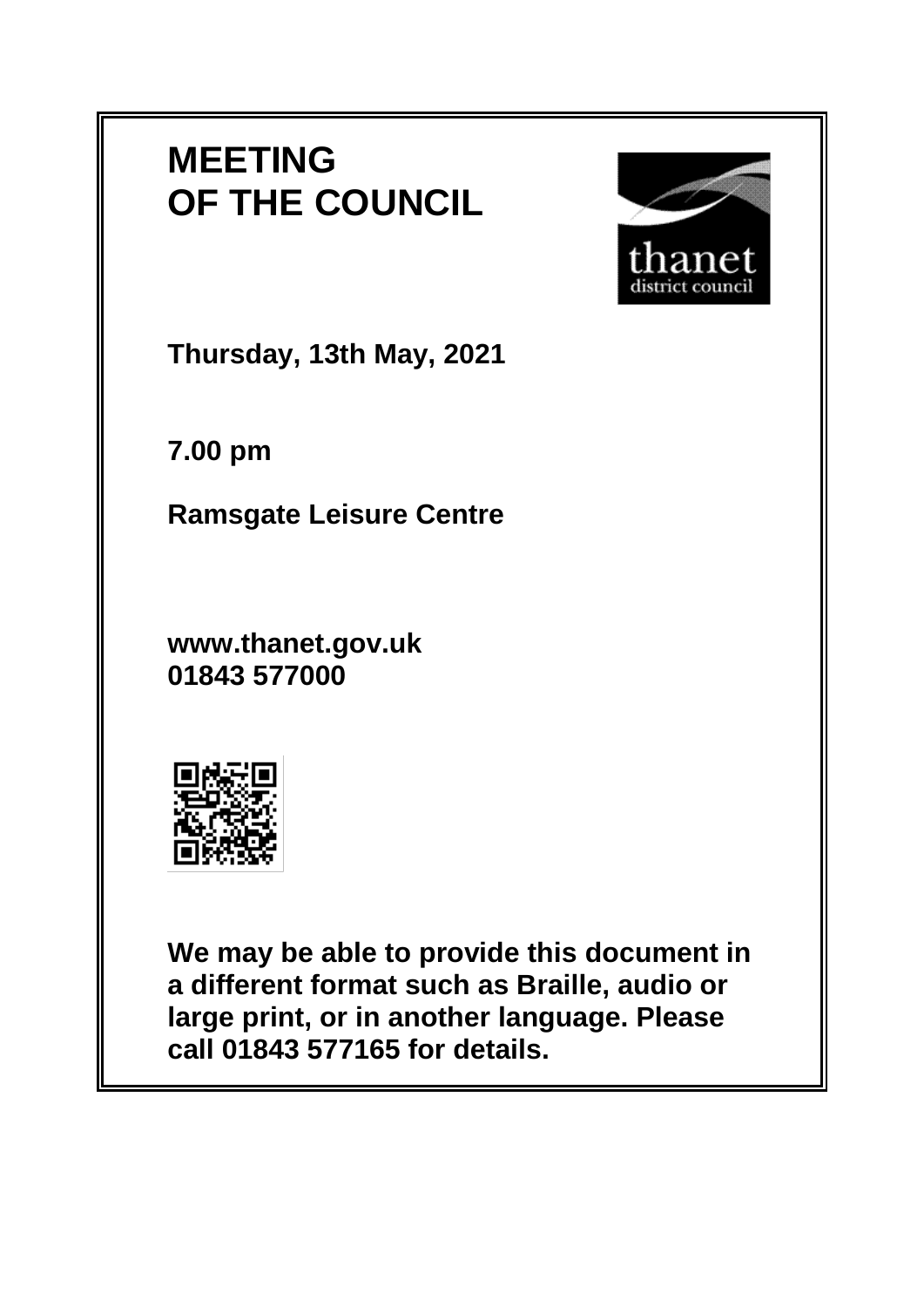

You are hereby summoned to attend the meeting of the Thanet District Council to be held in the Ramsgate Leisure Centre on Thursday, 13 May 2021 at 7.00 pm for the purpose of transacting the business mentioned below.

Turchy Homes

To: The Members of Thanet District Council

Director of Corporate Governance

FIRE ALARM PROCEDURES: If the fire alarm is activated, please vacate the offices via the stairs either through the security door to the left of the Chairman or opposite the lifts in the foyer. Please do not use the lifts. Please assemble in Hawley Square on the green. Officers will assist you and advise when it is deemed safe to return to the Chamber.

## **A G E N D A**

Item No

- 1. **ELECTION OF CHAIR** (Pages 5 8)
- 2. **ELECTION OF VICE-CHAIR** (Pages 9 12)
- 3. **APOLOGIES FOR ABSENCE**
- 4. **DECLARATIONS OF INTEREST** (Pages 13 14)

To receive any declarations of interest. Members are advised to consider the advice contained within the Declaration of Interest advice attached to this Agenda. If a Member declares an interest, they should complete the [Declaration of Interest Form](https://docs.google.com/forms/d/e/1FAIpQLSdYy7shF1kh6tvdSh3acxVRm70cKPLFkRBFNyVx2TgejRcm4w/viewform?usp=sf_link)

## 5. **MINUTES OF THE PREVIOUS MEETING** (Pages 15 - 24)

To approve the Minutes of the meeting of Council held on 25 March 2021, copy attached*.*

## 6. **ANNOUNCEMENTS**

To receive any announcements from the Chairman, Leader, Members of the Cabinet or Chief Executive in accordance with Council Procedure Rule 2.2 (iv).